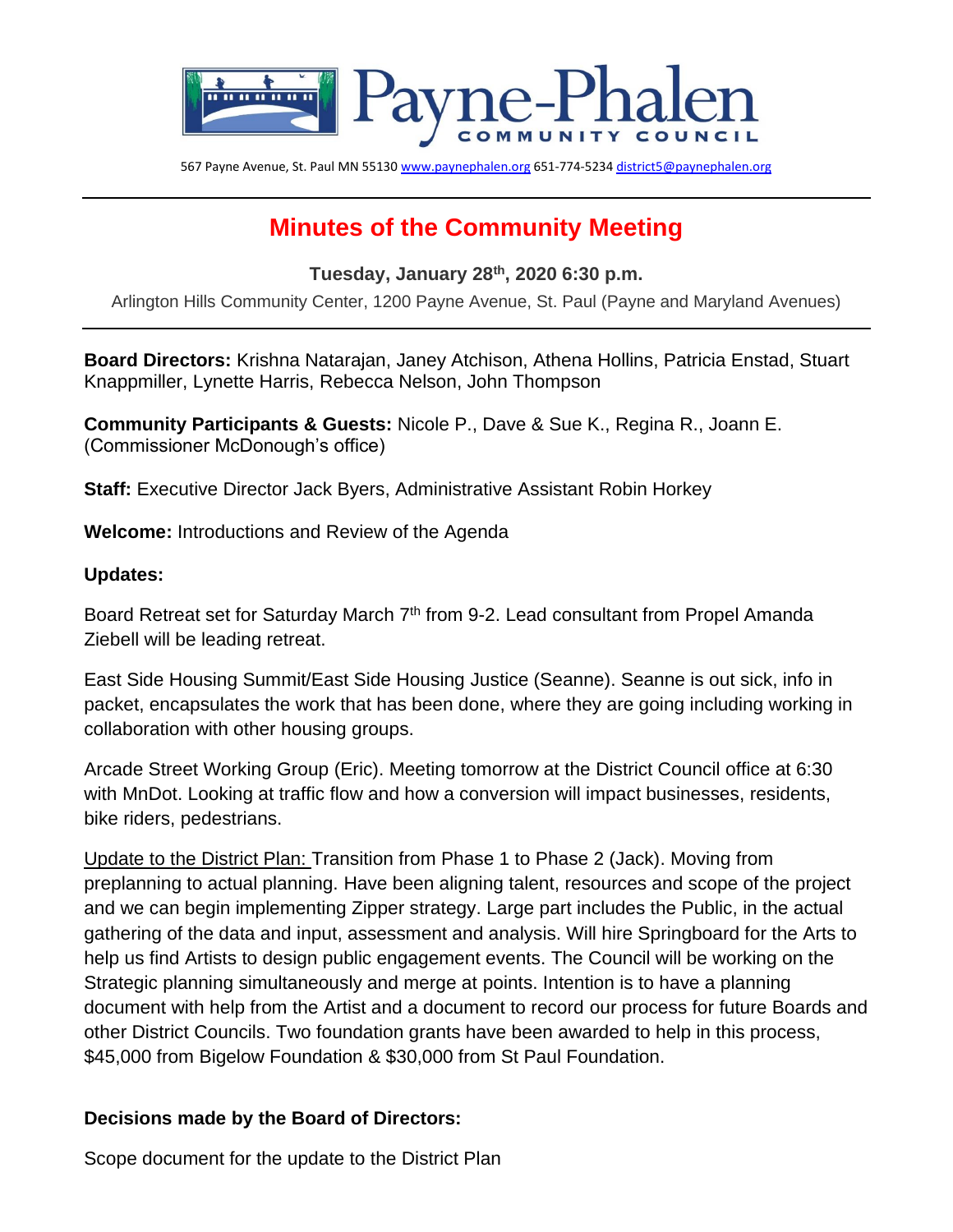Community Partners for the Update to the District Plan

Acceptance of grant from the Bigelow Foundation for the Update to the District Plan

Acceptance of grant from the Saint Paul Foundation for the Update to the District Plan

Athena asks about the guidelines for the grants? Restrictions? Expectations? Jack says the scope, plan expectations are pretty much what is asked for. Community engagement is the key, Artist led engagement, East Side based with people of color.

Nicole, community member asks for few clarifications regarding process of engagement, grants names and outcome of the Artists engagement.

Patricia asks about selection of the Artists. RFQ will be going out soon, ending March 1st. Interviews will be conducted in middle of March.

Janey makes motion to approve scope document to update the plan, Lynette seconds. Motions passes.

Janey makes motion to accept Community Partners for the update to the district plan, Athena Seconds. Motion passes.

Janey motions to accept Bigelow Grant, Patricia seconds, motion passes.

Janey motions to accept St Paul Foundation Grant, John seconds, motion passes.

2020 Budget Janey and Jack met, everything with a star is funded through the grant. Health insurance changed slightly. Patricia motions to accept Budget, Krishna seconds motion passes.

Convening of recruitment Committee for Annual Meeting/Elections on April 28<sup>th.</sup> Board of 17 will have two vacancies, 6 seats up for re-election. Will happen on April 28<sup>th</sup> Annual meeting.

Nominating committee: Continuing to look for diversity especially from our Asian community. Patricia, Athena, Janey. Joanne will help count ballots.

Silent Auction/Food: Krishna, Bill, Stuart & Lynette, Patricia

### **Other Business**

Financial Report (Janey Atchison) For whole year, budgeted \$155.566.00 and spent \$160,004.71 plus with the line of credit looking like we are -\$10,254.73 but we were able to "prebuy" for this year, office supplies and building out the rent & utilities. Puts us back around even.

Athena brings up vacancy on Executive committee At Large position, Patricia & Stuart are interested.

Janey motions to approve October minutes, Athena seconds. Motion passes.